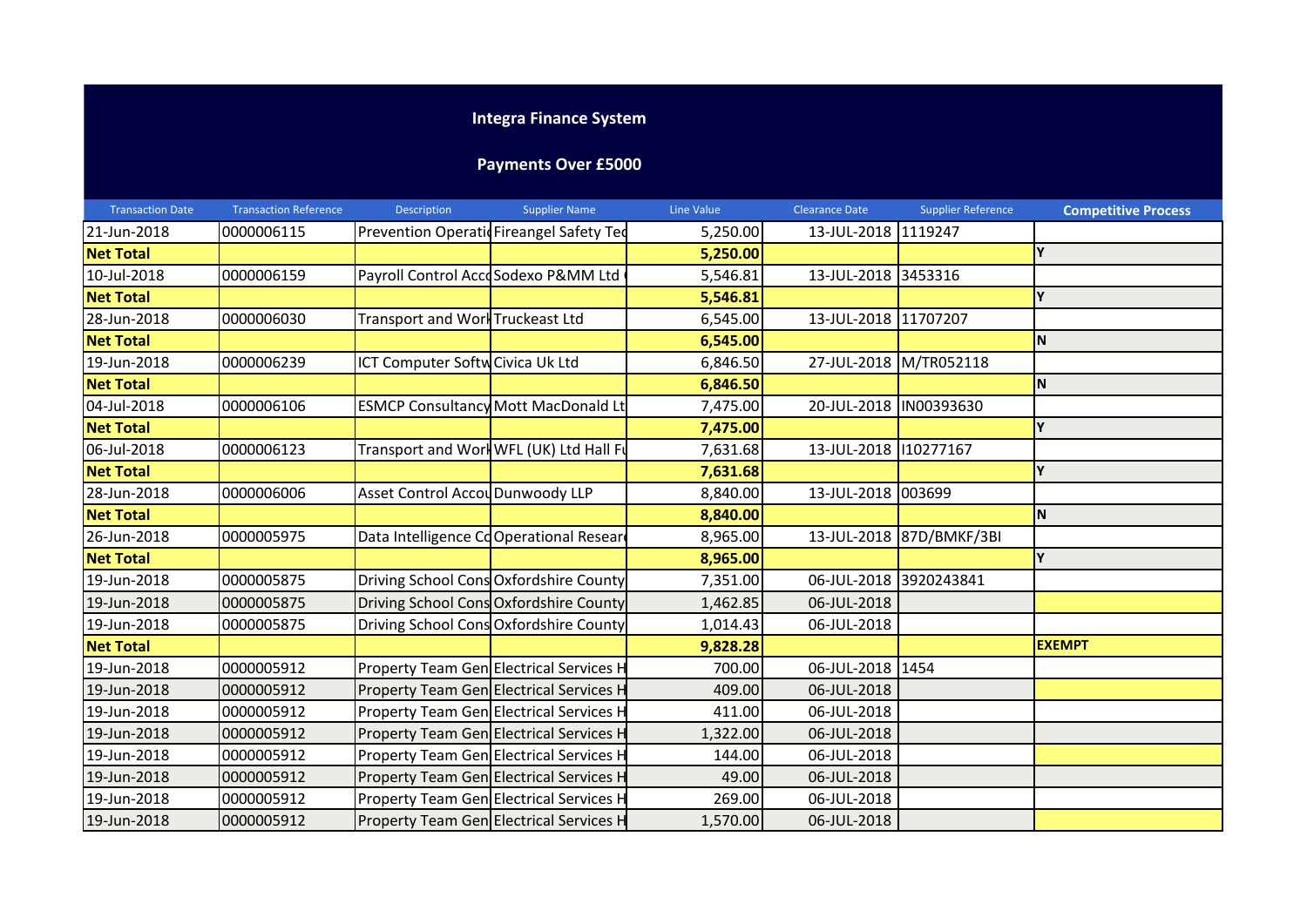| 19-Jun-2018      | 0000005912 |                                         | Property Team Gen Electrical Services H | 1,078.00  | 06-JUL-2018           |                           |             |
|------------------|------------|-----------------------------------------|-----------------------------------------|-----------|-----------------------|---------------------------|-------------|
| 19-Jun-2018      | 0000005912 |                                         | Property Team Gen Electrical Services H | 632.00    | 06-JUL-2018           |                           |             |
| 19-Jun-2018      | 0000005912 | Property Team Gen Electrical Services H |                                         | 285.00    | 06-JUL-2018           |                           |             |
| 19-Jun-2018      | 0000005912 | Property Team Gen Electrical Services H |                                         | 181.00    | 06-JUL-2018           |                           |             |
| 19-Jun-2018      | 0000005912 |                                         | Property Team Gen Electrical Services H | 98.00     | 06-JUL-2018           |                           |             |
| 19-Jun-2018      | 0000005912 | Property Team Gen Electrical Services H |                                         | 715.00    | 06-JUL-2018           |                           |             |
| 19-Jun-2018      | 0000005912 | Property Team Gen Electrical Services H |                                         | 419.00    | 06-JUL-2018           |                           |             |
| 19-Jun-2018      | 0000005912 |                                         | Property Team Gen Electrical Services H | 676.00    | 06-JUL-2018           |                           |             |
| 19-Jun-2018      | 0000005912 |                                         | Property Team Gen Electrical Services F | 221.00    | 06-JUL-2018           |                           |             |
| 19-Jun-2018      | 0000005912 |                                         | Property Team Gen Electrical Services H | 589.00    | 06-JUL-2018           |                           |             |
| 19-Jun-2018      | 0000005912 |                                         | Property Team Gen Electrical Services H | 170.00    | 06-JUL-2018           |                           |             |
| <b>Net Total</b> |            |                                         |                                         | 9,938.00  |                       |                           | Y           |
| 27-Jun-2018      | 0000005983 | Data Intelligence Cd3Tc Software        |                                         | 13,582.00 | 13-JUL-2018 200003656 |                           |             |
| <b>Net Total</b> |            |                                         |                                         | 13,582.00 |                       |                           | Y           |
| 29-Jun-2018      | 0000006064 |                                         | Asset Control Accoulet Construction (M  | 13,590.40 | 13-JUL-2018 7558      |                           |             |
| <b>Net Total</b> |            |                                         |                                         | 13,590.40 |                       |                           | Y           |
| 30-Jun-2018      | 0000006175 | Payroll Control AccoBCC Pension Fund    |                                         | 20,059.58 |                       | 13-JUL-2018 LPGSEESJUNE18 |             |
| <b>Net Total</b> |            |                                         |                                         | 20,059.58 |                       |                           | $\mathbf N$ |
| 22-Jun-2018      | 0000006127 | <b>ICT Firelink</b>                     | Home Office                             | 27,734.64 | 27-JUL-2018 1142950   |                           |             |
| <b>Net Total</b> |            |                                         |                                         | 27,734.64 |                       |                           | N           |
| 29-Jun-2018      | 0000006108 | <b>ICT Computer Softw Total Mobile</b>  |                                         | 26,000.00 | 13-JUL-2018 24831     |                           |             |
| 29-Jun-2018      | 0000006108 | <b>ICT Computer Softw Total Mobile</b>  |                                         | 1,000.00  | 13-JUL-2018           |                           |             |
| 29-Jun-2018      | 0000006108 | <b>ICT Computer Softw Total Mobile</b>  |                                         | 8,000.00  | 13-JUL-2018           |                           |             |
| <b>Net Total</b> |            |                                         |                                         | 35,000.00 |                       |                           | Y           |
| 10-Jul-2018      | 0000006167 |                                         | Apprentices Agency Encompass Select L   | 1,331.80  | 17-JUL-2018 1067      |                           |             |
| 10-Jul-2018      | 0000006167 |                                         | Apprentices Agency Encompass Select L   | 1,331.80  | 17-JUL-2018           |                           |             |
| 10-Jul-2018      | 0000006167 |                                         | Apprentices Agency Encompass Select L   | 130.44    | 17-JUL-2018           |                           |             |
| 10-Jul-2018      | 0000006167 | Apprentices Agency Encompass Select L   |                                         | 8,702.41  | 17-JUL-2018           |                           |             |
| 10-Jul-2018      | 0000006167 |                                         | Apprentices Agency Encompass Select L   | 21,579.64 | 17-JUL-2018           |                           |             |
| 10-Jul-2018      | 0000006167 |                                         | Apprentices Agency Encompass Select L   | 25,668.20 | 17-JUL-2018           |                           |             |
| 10-Jul-2018      | 0000006167 |                                         | Apprentices Agency Encompass Select L   | 51,379.58 | 17-JUL-2018           |                           |             |
| 10-Jul-2018      | 0000006167 | Apprentices Agency Encompass Select L   |                                         | 1,331.80  | 17-JUL-2018           |                           |             |
| 10-Jul-2018      | 0000006167 |                                         | Apprentices Agency Encompass Select L   | 1,489.83  | 17-JUL-2018           |                           |             |
| 10-Jul-2018      | 0000006167 | Apprentices Agency Encompass Select L   |                                         | 1,331.80  | 17-JUL-2018           |                           |             |